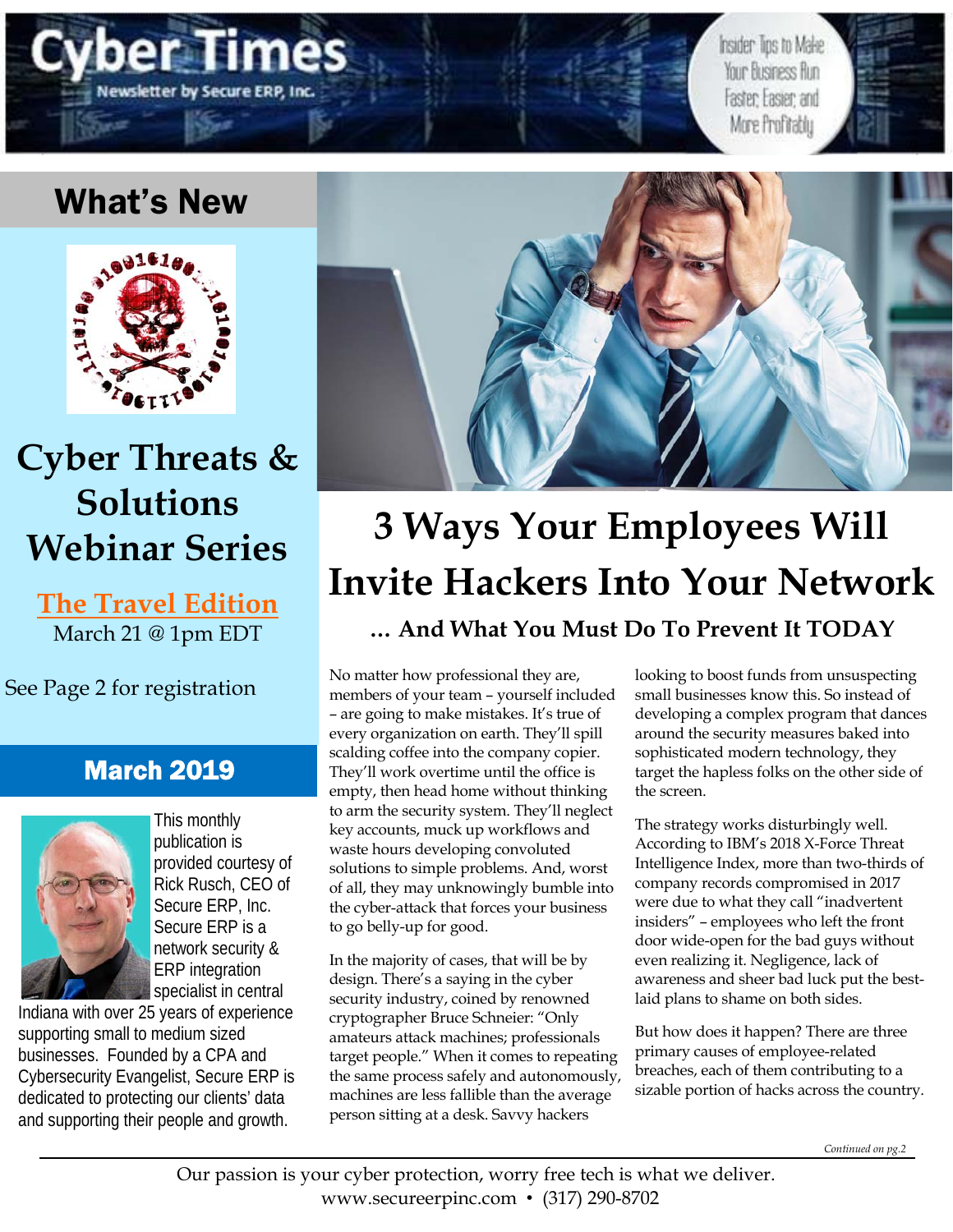*Continued from pg.1* 

### **1. SOCIAL ENGINEERING**

Phishing remains one of the most prominent strategies deployed by hackers to lift data from small and midsize businesses. The majority of these attacks stem from an employee clicking on a suspicious link that is embedded in a dubious or absolutely convincing e-mail. To lure your team into the trap, cybercriminals often use data gathered from cursory investigations of your organization from the Internet or social media. Maybe they pose as a security expert contracting with your company or a member of a customer support team behind one of your employees' personal devices. Whatever mask they wear, it doesn't take much to convince an uninformed individual to click on anything at all, resulting in a high success rate for phishing attacks.

#### **2.CIRCUMVENTED OR INCORRECTLY IMPLEMENTED SECURITY MEASURES**

Even if you do everything you can to protect your business from digital attack, your team may just dodge those measures anyway. According to a report by cyber security firm Dtex Systems, around 95% of companies have employees who will attempt to override previously implemented security processes. And that's if the security measures are configured, patched and installed properly in the first place. The IBM X-Force report lists "misconfigured cloud servers and networked backup incidents" among the chief concerns of last year.

**"Negligence, lack of awareness and sheer bad luck put the best-laid plans to shame on both sides."** 



#### **3. INSIDERS WITH MALICIOUS INTENT**

Hell hath no fury like an employee scorned. A strikingly large number of breaches come not from error at all, but from insidious tactics by disgruntled employees or undercover criminals looking to make a quick buck. It's not quite a "you can't trust anyone" scenario, but there are definitely folks out there who would sell your business right out from under your nose.

With each of these in mind, it's vital that you incorporate extensive employee training and vetting protocols to maximize their cyber security know-how. In addition, you need to implement safe practices that reduce the room for human error, alert employees when something is amiss and protect them from the worst.

We can help. It's difficult to overhaul your cyber security, especially on the people side, without a round-the-clock team dedicated to pinpointing the weaknesses in your organization and working to patch them up. In 2019, human error is poised to take an even more central role on the stage of digital crime. Don't leave it up to chance.

## **Free Cyber Security Audit Will Reveal Where Your Computer Network Is Exposed And How To Protect Your Company Now Cyber Threats & Solutions Webinar Series**

Thursday, Mar 21 @ 1pm EDT—The Travel Edition



When you're traveling you're at greater cyber risk than in the office.

**Who Should Attend?** C-Level executives & managers who are concerned about lost or stolen devices; privacy of confidential information; employment litigation introduced when employees use personal devices to access company data; and reputational damage along with State & Federal laws that carry heavy fines for lost or stolen customer/employee data. Of particular importance for those organizations that handle ANY sensitive data, medical records (or serve clients who have such records) or that want to avoid having their bank account wiped out due to a cyber-attack or ransomware.

> **Register online: https://www.secureerpinc.com/mar21web or call our office at (317) 290-8702.**

Our passion is your cyber protection, worry free tech is what we deliver. www.secureerpinc.com • (317) 290-8702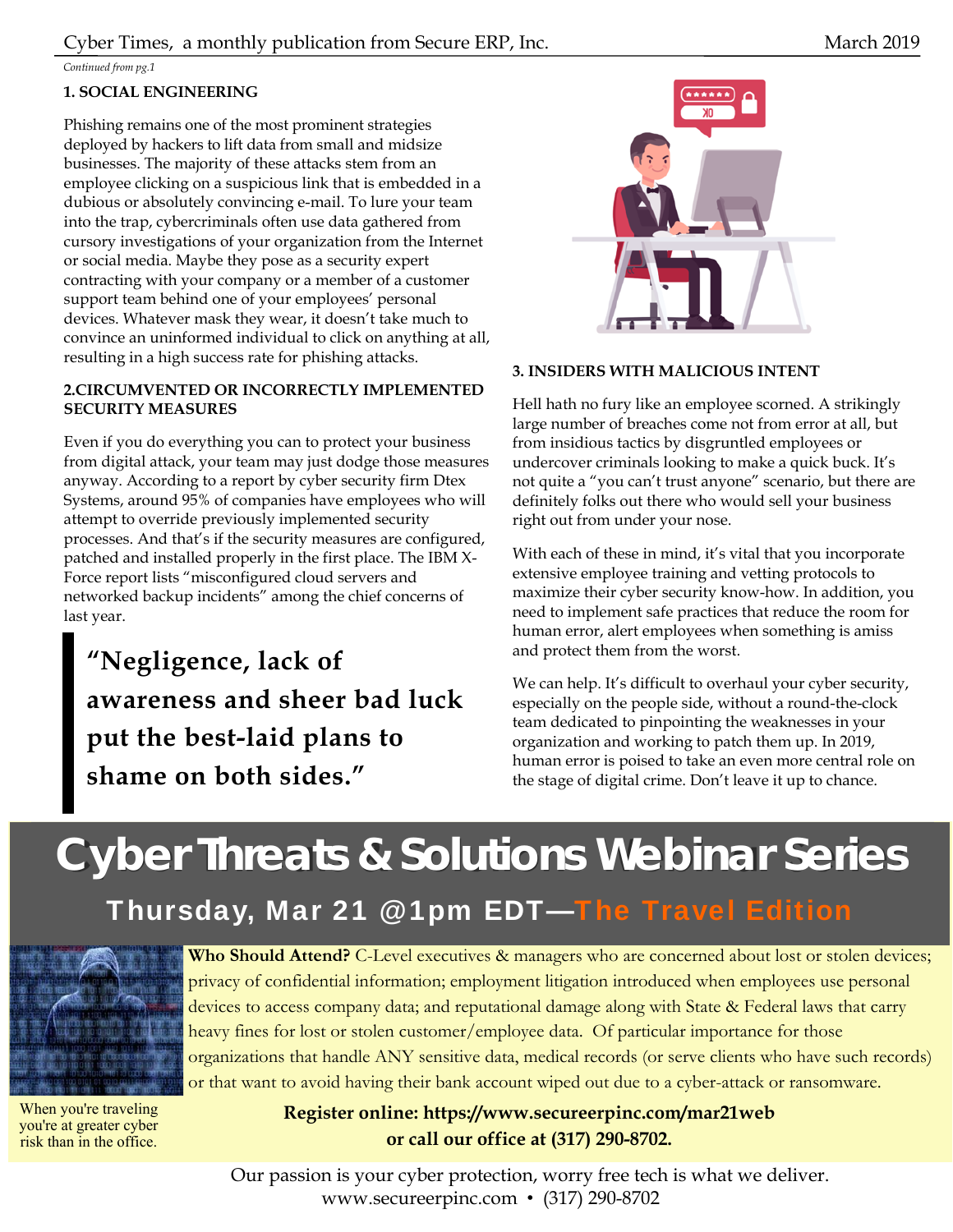2019



**Cyber Protection TOP 10 First Financial Bank Annual Summit:** 

**BER SECURITY** 

## Compiled from our First Financial Bank Summit last month, here's a consensus from the panel:

- 1. Have a cybersecurity response plan.
- 2. Conduct security risk assessments and vulnerability assessments.
- 3. Implement a true Business Continuity (backup and data recovery) system.
- 4. Manage your network.
- 5. Know your vendors.
- 6. Know the importance of password management.
- 7. Have employment policies and training related to security awareness.
- 8. Remove no longer supported devices/operating systems.
- 9. Close the door to digital breakins.
- 10. Purchase cyber security insurance.

These are shorthand, but we can explain the full list. Just contact our office at **(317) 290-8702** or email **rrusch@secureerpinc.com**

# **Still Not The Person You Always Wanted To Be? 3 Steps To Get You There In 2019**

We all aspire to be better people, but too many of us hesitate to roll up our sleeves and tackle the roadblocks that prevent us from achieving that goal. We stay in our comfort zones, fall back on old habits and then question why our life isn't improving.

When I'm coaching CEOs and they tell me they're stuck in a rut, I always have the same response: start changing what you are doing in your life, because the person you are today will not get you to where you want to be.

Here are three guidelines to do exactly that.

#### **1. START BY GETTING FOCUSED.**

When planning any journey, the first thing you need to know is where you are. In business, you hold monthly and quarterly meetings to review operations and financial statements so you know how the company is doing. You should be doing the same thing for yourself.

Then you need to figure out where you want to go. What do you want your life to look like one, two or three years down the road? Map out specific goals to achieve this, and then follow them religiously. Stay on task, but don't multitask. Limit your distractions, and control your time.

#### **2. WRITTEN, MEASURABLE GOALS ARE A MUST.**

The first and most important step toward achieving and exceeding your goals is to write them down. I cannot stress this enough. Writing down your goals and priorities serves as a reminder of what you need to accomplish. As much as you can, keep them SMART: specific, measurable, attainable, relevant, and timebound. Carry your list around with you and act



on it every day. Do it for 30 days, and you'll be amazed at your progress.

#### **3. LAY A FOUNDATION FOR EXECUTION EXCELLENCE.**

If you've ever played sports, you are probably familiar with the phrases "in the zone" or "in the flow." It applies to any profession, from songwriting and acting to computer programming and engineering. When you're in the flow, you feel good, have a ton of energy and get a lot of work accomplished. Find the things you need to do on a daily basis to stay in the flow – whether that's exercise, meditating, reading or anything else – and write them down.

It's also essential that you hold yourself accountable along this path. Find an accountability partner and share with them your tasks, priorities and deadlines to accomplish your goals. You are much more likely to succeed when you have someone watching your progress and ensuring you cross the finish line.



*Andy Bailey is the founder, CEO and lead business coach at Petra, an organization dedicated to helping business owners across the world achieve levels of success they never thought possible. With personal experience founding an Inc. 500 multimillion-dollar company that he then sold and exited, Bailey founded Petra to pass on the principles and practices he learned along the way. As his clients can attest, he can cut through organizational BS faster than a hot knife through butter.* 

Our passion is your cyber protection, worry free tech is what we deliver. www.secureerpinc.com • (317) 290-8702